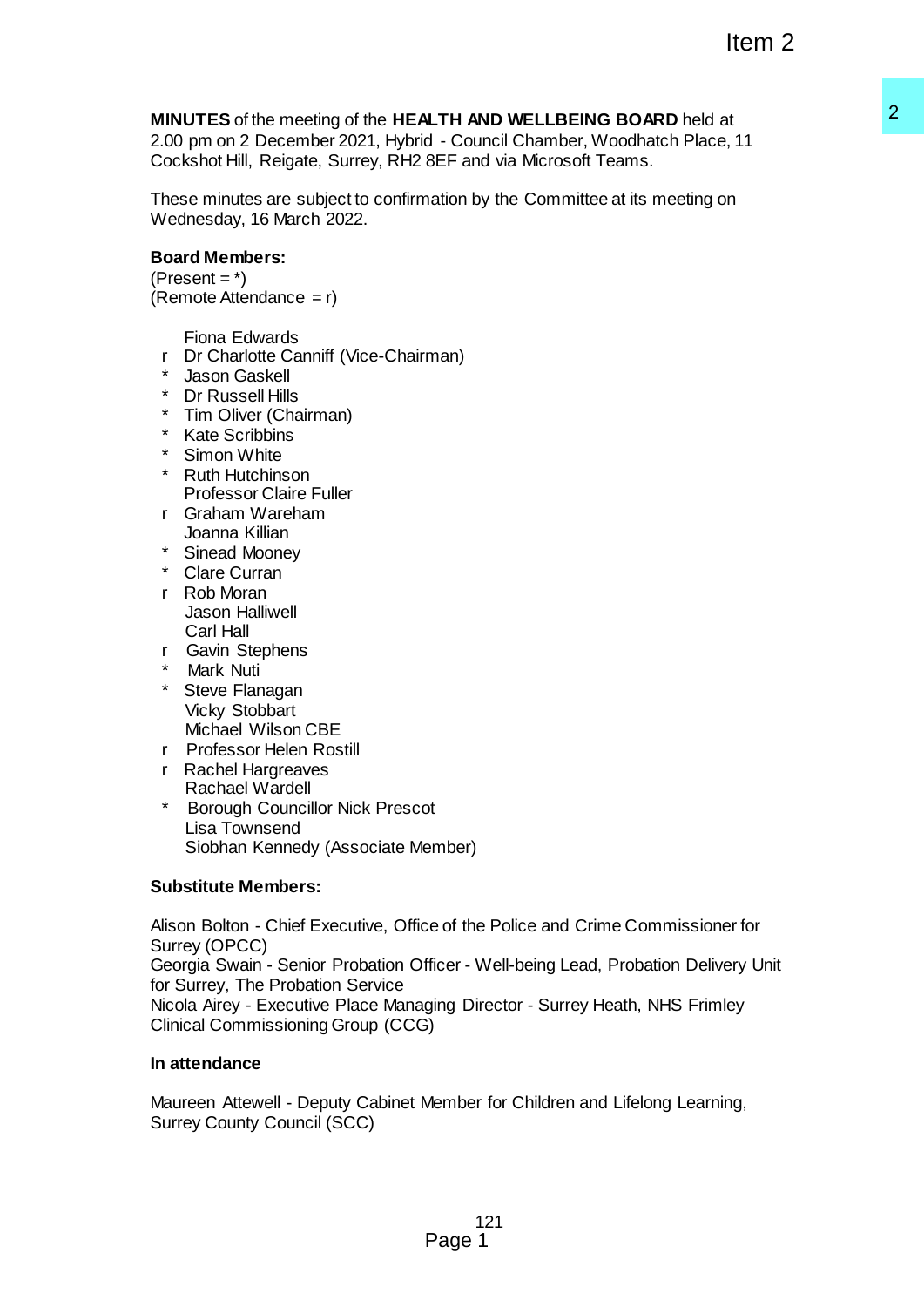The Chairman clarified that as a formal meeting only physical attendance counted, the Board was being held as a hybrid meeting with a quorum in the room; lobbying of the Government continued to reinstate the use of virtual and hybrid technology for formal meetings. The Chairman clarified that as a formal meeting<br>
the Board was being held as a hybrid meeting<br>
of the Government continued to reinstate the<br>
for formal meetings.<br>
The Chairman noted farewell to Board member<br>
The Chairman

The Chairman noted farewell to Board members:

- Michael Wilson CBE has retired from the health service after more than forty years and eleven years of those were spent as Chief Executive of Surrey and Sussex Healthcare NHS Trust (SASH).
- Rob Moran would be stepping down as the Chief Executive of Elmbridge Borough Council early next year.

# **37/21 APOLOGIES FOR ABSENCE [Item 1]**

Apologies were received from Michael Wilson CBE, Lisa Townsend - Alison Bolton substituted, Professor Claire Fuller, Rachael Wardell, Joanna Killian, Jason Halliwell - Georgia Swain substituted, Fiona Edwards - Nicola Airey substituted, Vicky Stobbart, Siobhán Kennedy, Carl Hall.

### **38/21 MINUTES OF PREVIOUS MEETINGS: 4 MARCH 2021, 2 JUNE 2021 (INFORMAL), 9 SEPTEMBER 2021 (INFORMAL) [Item 2]**

The minutes were agreed as true records of the meetings.

# **39/21 DECLARATIONS OF INTEREST [Item 3]**

There were none.

# **40/21 QUESTIONS AND PETITIONS [Item 4]**

# **a Members' Questions [Item 4a]**

One question had been received from a Member. The response was circulated to Board Members and can be found attached to these minutes as Annex A.

No supplementary question was asked.

# **b Public Questions [Item 4b]**

None received.

# **c Petitions [Item 4c]**

There were none.

# *Before moving to item 5 an update on Covid-19 in Surrey was provided.*

The Director of Public Health (SCC) noted that:

- rates in Surrey were high at 670 per 100,000 population higher than the national average of 433 per 100,000 population.
- four of Surrey's eleven boroughs and districts ranked in the top ten nationally regarding Covid-19 rates and a further two ranked in the top fifteen; she highlighted that the situation was volatile, noting the current high rates in Waverley, Elmbridge and Tandridge.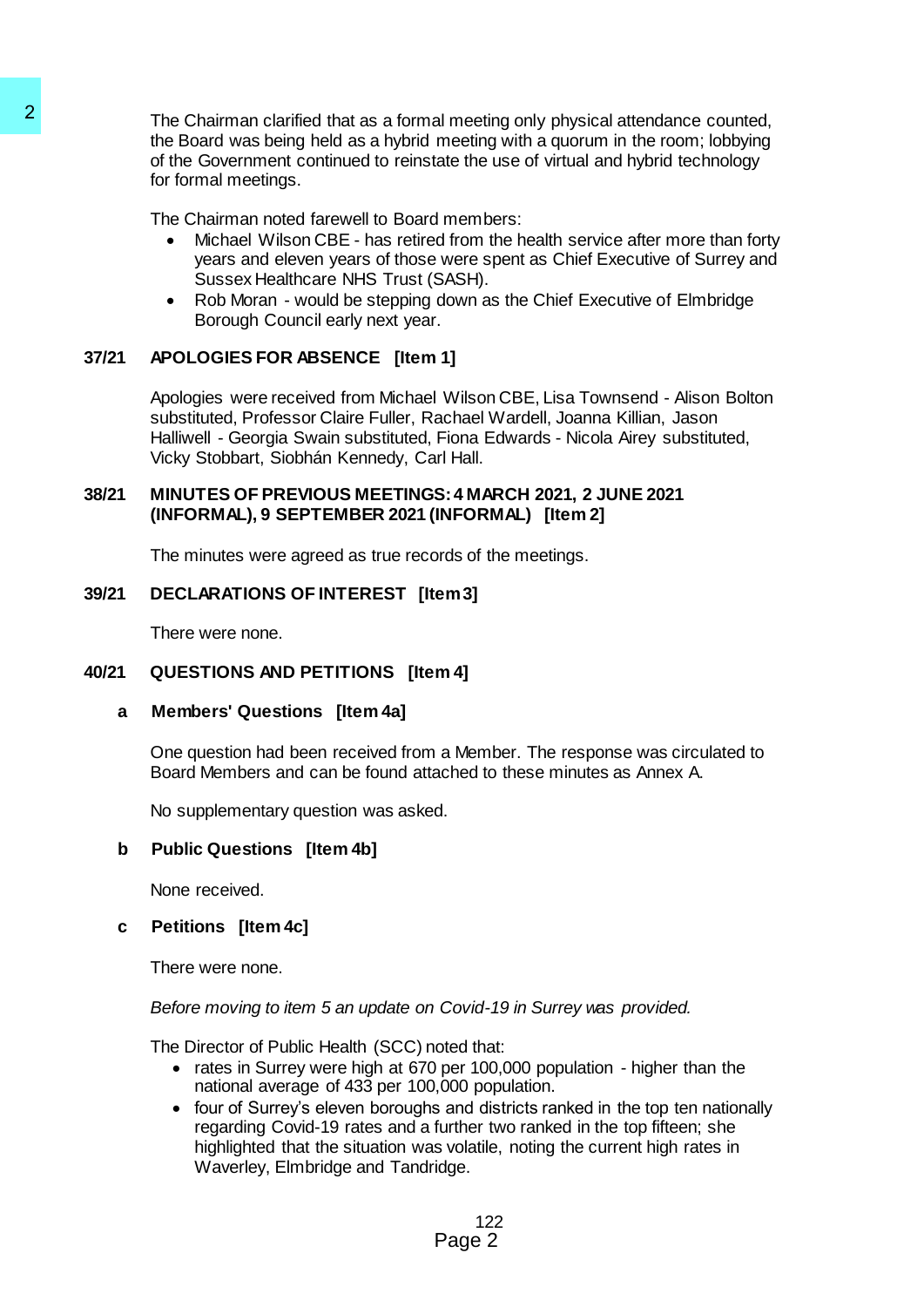- whilst the high Covid-19 rates were notable in primary school aged children, high rates were seen across all ages except the over 60s.
- Surrey's Local Outbreak Management Plan (LOMP) continued to be updated in line with changes to national policy.
- the changes in national policy as a result of the Omicron variant, such as the mandatory wearing of face masks on public transport and in shops.
- safe behaviours around Covid-19 remained and emphasised the importance of taking up the Covid-19 booster dose, adults would be called forward by age.

The Chairman thanked the Director of Public Health (SCC) and her team for their work on keeping Surrey safe; emphasising the need to continue to behave sensibly.

# **41/21 HEALTH AND WELLBEING STRATEGY HIGHLIGHT REPORT [Item 5]**

### **Witnesses:**

Ruth Hutchinson - Director of Public Health (SCC) (in lieu of the Priority One Sponsor)

Professor Helen Rostill, Director for Mental Health, Surrey Heartlands ICS and SRO for Mental Health, Frimley ICS (Priority Two Sponsor)

Rob Moran - Chief Executive, Elmbridge Borough Council (Priority Three Sponsor)

# **Key points raised in the discussion:**

### *Priority One*

- 1. The Director of Public Health (SCC) in lieu of the Priority One Sponsor highlighted:
	- Outcome 1 "People have a healthy weight and are active": there was a virtual launch event in September for Movement for Change - Surrey's strategy for tackling physical inactivity by 2030; ongoing community engagement remained vital.
	- Outcome 2 "Substance misuse is low (drugs/alcohol/smoking)": ongoing collaborative work across partners, success in sharing drug awareness alert information through the drug related Harm Prevention Forum, the first Overdose Awareness Campaign rolled out in Surrey in August raising awareness on Naloxone - a medicine which reverses opium overdose.
- Outcome 3 "The needs of those experiencing multiple disadvantage are met": work continued at pace, allocation from the Contain Outbreak Management Fund (COMF) and Household Support Fund to provide support for people experiencing homelessness especially over the winter, there were self-contained cabins in Surrey Heath providing crisis accommodation for fourteen individuals, nine new Housing First units opened in Surrey offering trauma-informed care. ware notable in primary school aged children,<br>
19ges except the over 60s.<br>
19general Page 10 control to be updated<br>
permert Plan (LOMP) continued to be updated<br>
general Paln (LOMP) continued to be updated<br>
as a result of t
	- Outcome 4 "Serious conditions and diseases are prevented": the launch of the "One You Surrey" health behaviour service, the adult weight management pilot, the launching of a remote carers health check in October - information was available on the Healthy Surrey website.
	- Outcome 5 "People are supported to live well independently for as long as possible": continuing to build capacity and widen the reach of Surrey's reablement services via the collaborative reablement service which went live on 1 October 2021, the learning disability and autism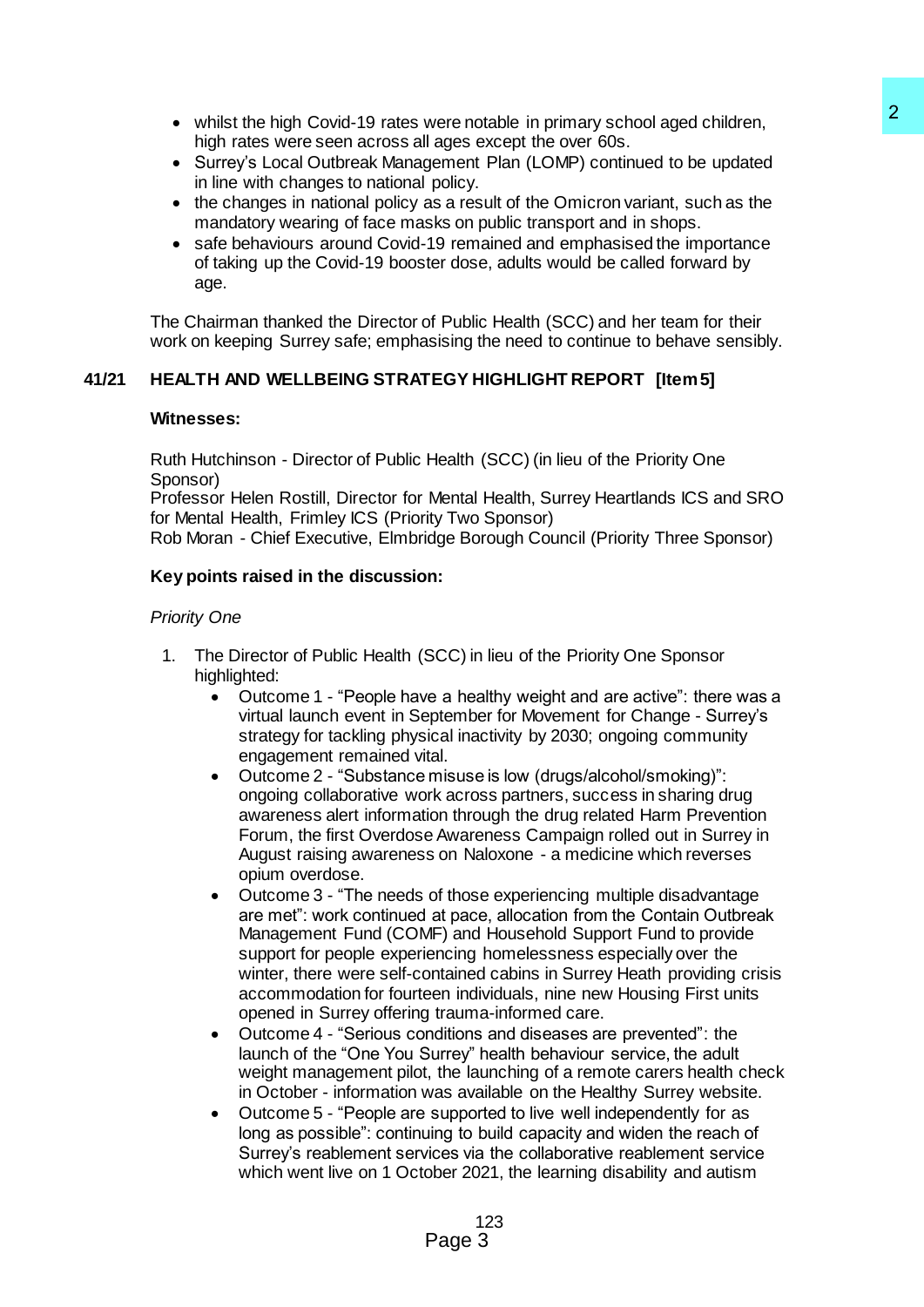reablement service went live at the beginning of August and Surrey County Council was recruiting mental health occupational therapists.

2. The Vice-Chairman complimented the new layout of the Highlight Report and noted the positive impact on residents of the recent Surrey Mental Health Summit.

### *Priority Two*

- 3. The Priority Two Sponsor highlighted:
- Surrey's second Mental Health Summit which took place yesterday with 143 participants including those with lived experiences and receiving mental health and emotional wellbeing support services, hearing from community projects that were focusing on enabling people to living emotionally health lives such as the Sheerwater project, Mary Frances Trust's men's football group, active champions and a message from young people on how to engage and listen. 22<br>
realbement sorbic at the task at the state of the positive interests of<br>
County Council was recruiting mer<br>
2. The Vice-Chairman complimented the an<br>
solved the positive impact on restdents of<br>
Summit:<br>
Priority Two Sp
	- the Men's Suicide Prevention Pilot Project for men aged between 45-59 years old, in collaboration between public health, Surrey Police and Catalyst, training on the pilot would start in February and the Board would be updated in due course.
	- the One Surrey joint health and social care strategy for dementia, focusing on living well with dementia and addressing the gap in postdiagnostic support.
	- the recently launched Young Person's Safe Haven pilot in Guildford, which had been co-designed with the Young Adults Reference Group.
	- that the Face of Support campaign was widely advertised, with information provided on how to get early help for mental health and emotional wellbeing.
	- the green social prescribing initiative where Surrey was one of the seven national 'test & learn' sites, a grant was provided to promote the use of green spaces and outdoor activity to support vulnerable communities.
	- 4. Reflecting on the recent Mental Health Summit, a Board member highlighted that hearing the voice of adult social care was crucial in respect of the Mental Health Improvement Plan; she welcomed support from the Priority Two Sponsor.
	- 5. Noting that the Young Person's Safe Haven pilot in Guildford has commenced for a six-month period, conversely the Suicide Prevention pilot would run for four weeks; the Board member queried the rationale behind the difference in the length of the pilots.
		- In response, the Priority Two Sponsor would liaise with the project leads on the difference in the lengths of the pilots; recognising that four weeks was a short timeframe.
	- 6. Although detailed in item 13, a Board member suggested that it would have been useful to have an update on the launch of Mindworks Surrey, highlighting the launch of the School based Needs aspect concerning early intervention in place in eleven school clusters since the beginning of the term.
		- In response, the Priority Two Sponsor noted that it was an important area that in relation to the Improvement Plan noting a recent update given to the Mental Health Partnership Board (MHPB); she would look to include an update on Mindworks Surrey in the next Highlight Report.
	- 7. A Board member welcomed the mention of the improving access to Dementia Navigator support services, noting that Healthwatch Surrey had recently published a piece of research where they had spoken to people in the early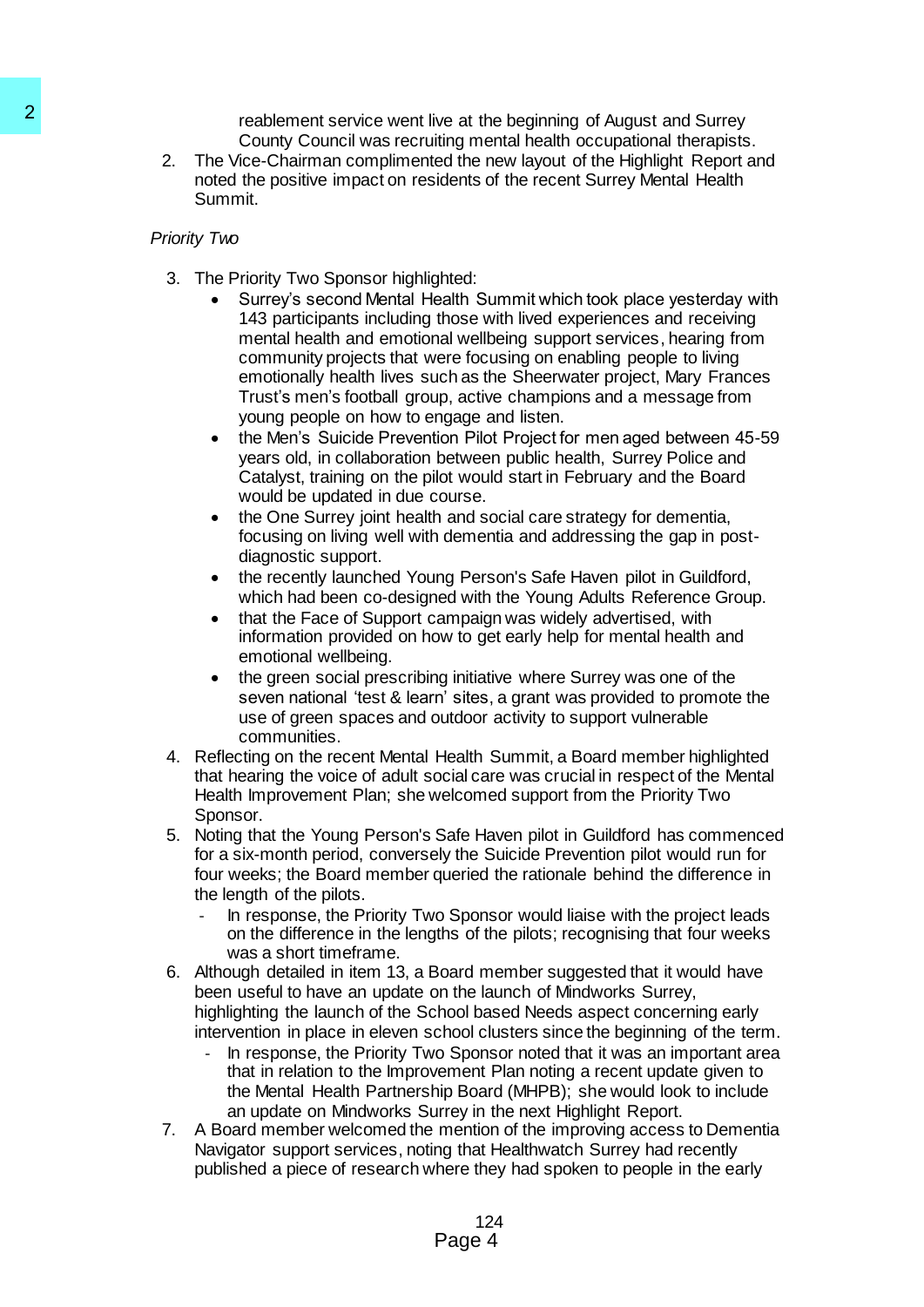stages following a dementia diagnosis which found that isolation was an issue. That improving access to services was beneficial, as was ensuring connected dementia services equally across Surrey and that it is vital that signposting and information is available early on following a dementia diagnosis.

- In response, the Priority Two Sponsor recognised the importance of supporting individuals in a timely manner following a dementia diagnosis, noting the gap in post-diagnostic support - Dementia Navigators and Admiral Nurses were crucial. The matter of timing and variability of the support services was being worked on in relation to the Dementia Strategy.
- 8. A Board member highlighted that dementia diagnosis rates dropped off during the Covid-19 pandemic and asked what work was underway to increase diagnosis rates.
- In response, the Priority Two Sponsor explained that as part of the long term plan, the focus was on increasing dementia diagnosis rates to the national target of 67% - the current rate in Surrey was just above 60% work was underway at individual practices, there was a clinical lead for dementia who was working with communities to encourage people to come forward for a diagnosis so that they can get access to the right support. approsis which found that isolation was an<br>o services was beneficial, as was ensuring<br>o services was beneficial, as was ensuring<br>quality across Surrey and that it is vital that<br>available early on following a dementia<br>Two S

# *Priority Three*

- 9. The Priority Three Sponsor highlighted:
	- his thanks to the Health and Wellbeing team (SCC) for producing the Highlight Report, praising the new clear and concise layout.
	- the focus on the wider determinants of health and inequalities, interlinked with community safety in order to address poverty.
	- that specific work areas included:
		- working with victims of crime such as domestic abuse:
			- the large amount of work involved in embedding independent domestic violence advisors in hospitals and in A&E waiting areas in order to support victims.
		- addressing exploitation particularly of young people through drugs and cuckooing:
			- following the merger of the Community Safety Board into the Health and Wellbeing Board, he paid tribute to the work of the Police and Crime Commissioner for Surrey and her Office (OPCC), police colleagues and the Community Safety Partnerships around county lines, drug trafficking and cuckooing.
			- that the link to the new child exploitation video would be circulated; he asked Board members to share it with their networks.
			- that the new Surrey Skills Leadership Forum replacing the Employment and Skills Board - had its inaugural meeting and it linked the providers of training and skills with employers and their needs.
		- tackling poverty:
			- the Board's recent endorsement to undertake a Health in All Policies (HiAP) approach.
			- that there is a Surrey County Council poverty officer working group which is in the process of being established and sought to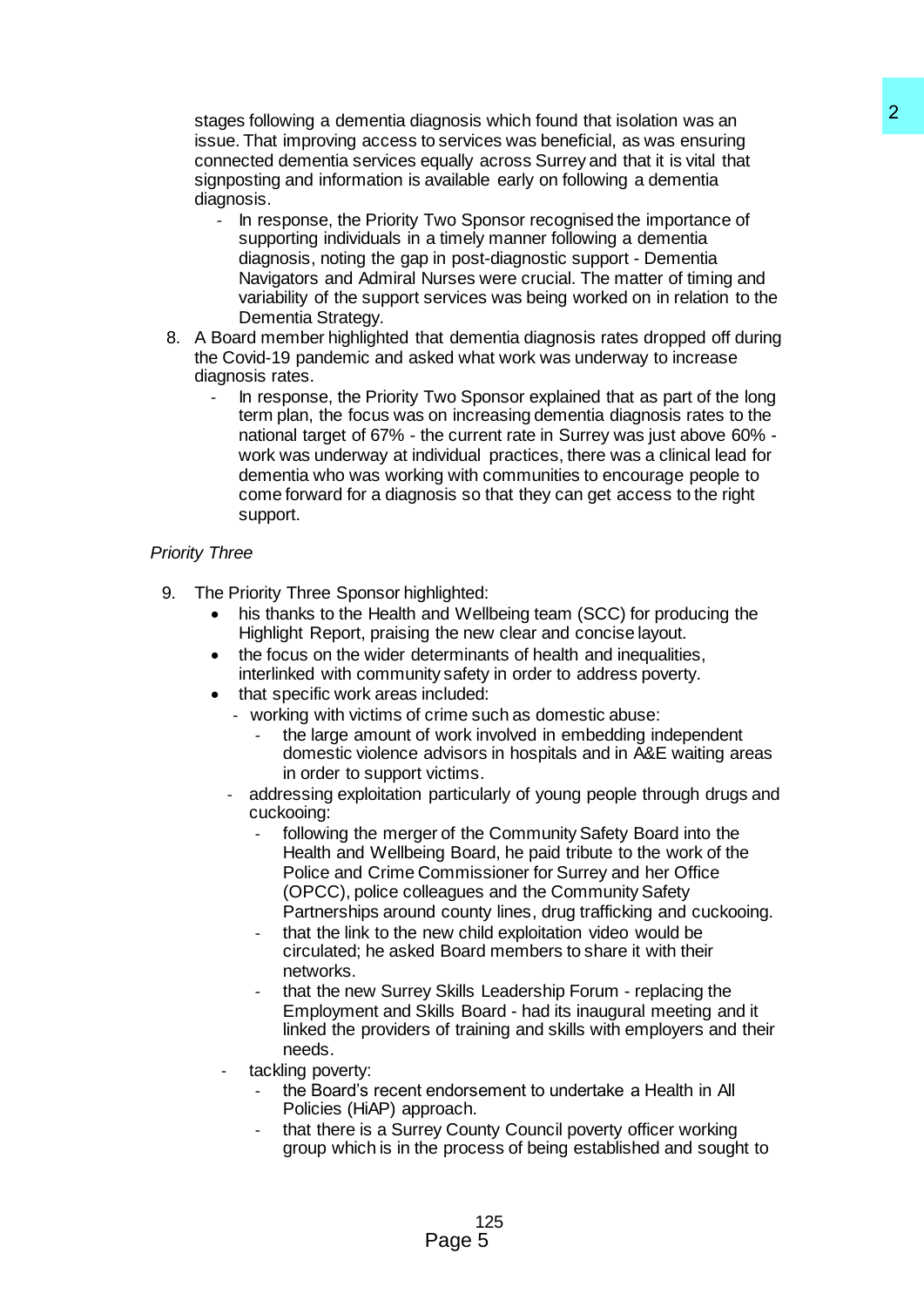take a system-wide approach to understanding poverty and poor health outcomes.

- his thanks to Board members for their work and support, and paid tribute to the support provided by Surrey County Council officers.
- 10. The Chairman thanked the Priority Three Sponsor for leading on the Priority and for his contribution to the Health and Wellbeing Board over a number of years.

# **RESOLVED:**

- 1. Noted the progress against the Strategy.
- 2. Would share the Highlight Report across their networks (direct links to quarterly highlight reports available at [www.healthysurrey.org.uk/about\)](http://www.healthysurrey.org.uk/about), now including a Communications Update.
- 3. Endorsed a proposal to consider a whole system approach to poverty framework at the next informal HWB Board meeting.

# **Actions/further information to be provided:**

- 1. Future updates in the Highlight Report will include:
	- *Priority Two*:
		- the Men's Suicide Prevention Pilot Project;
		- Mindworks Surrey.
- 2. The Priority Two Sponsor will liaise with the project leads to clarify the rationale for the difference in the lengths of the pilots: Young Person's Safe Haven pilot in Guildford has commenced for a six-month period, conversely the Suicide Prevention pilot would run for four weeks.
- 3. The link to the new child exploitation video will be circulated to Board members to share it with their networks.

# **42/21 HEALTH AND WELL-BEING STRATEGY REVIEW AND REFRESH [Item 6]**

# **Witnesses:**

Ruth Hutchinson - Director of Public Health (SCC)

# **Key points raised in the discussion:**

- 1. The Director of Public Health (SCC) noted:
	- that the report outlined the fourth and final stage of the Health and Wellbeing Strategy review and refresh, following the Board's endorsement of stage three in September of the revised priority populations, the system capabilities and the principles for working with communities.
- the alignment of the metrics around health inequalities across the system through intelligence and monitoring under the Surrey data strategy, ensuring that the current metrics or shared public indicators reflect the refreshed Strategy; aligning to the Surrey HWB Strategy Dashboard through the Surrey Index with data measured down to small geographical levels, for example through the Index of Multiple Deprivation (IMD). Franchies a system-wide approach wheat is that the final theorem is to the support provided by Surray Cross to the support provided by Surray Cross to the Support provided by Surray Cross sections that the properties and t
	- the importance of recognising that organisations across the system have their own health inequalities indicators and dashboards including nonpublic dashboards; flexibility was needed through the alignment with the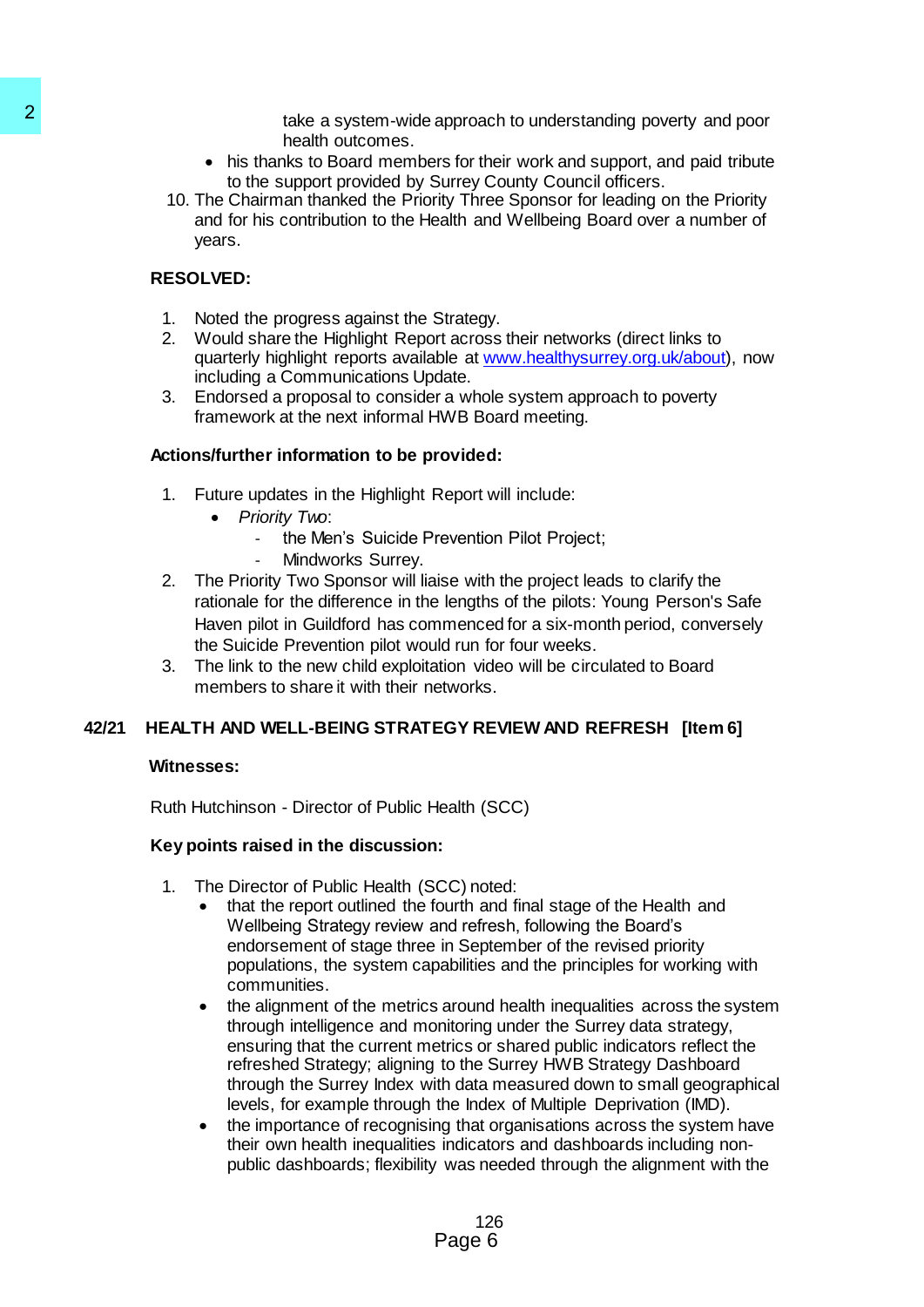national Health Inequalities Dashboard and Surrey's population health management programme.

- that the proposal was to have a new overarching metric for Surrey's health inequalities ambition "difference (inequality) in Life expectancy across Surrey":
	- Inequality in life expectancy at birth (Female) for Surrey;
	- Inequality in life expectancy at birth (Male) for Surrey.
- that the aim was to reduce the gap in life expectancy between males and females in Surrey (the highest and lowest Local Super Output Areas (LSOAs)) and the South East region, the overarching indicator was available in the public domain via Public Health England's Fingertips website.
- that regarding the implementation plans and the programmes, the aim was to publish an updated Surrey Health and Wellbeing Strategy in January 2022, utilising Board feedback gathered through stages onethree of the Strategy review and refresh.
- that the Board's Highlight Reports published quarterly demonstrated progress through the regular review of the Strategy's three priorities, with operational delivery through the following boards:
	- Priorities 1 and 3 Prevention and Wider Determinants Board; Priority 2 - Mental Health Delivery Board.
- that the new Strategy would need to be dynamic and future programmes would be considered ensuring how they:
	- aim to reduce health inequality;
	- focus on priority populations;
	- require collaborative support of health and wellbeing partners;
	- demonstrate milestones and short/medium term indicators to
		- contribute to relevant outcomes within the Strategy.
- that next steps included:
	- continuing to work in an evidence-based way through the population health triangle, composed of:
	- service-level interventions through robust programme management;
	- community-level interventions through the Key Localities proposition beginning with five out of eighteen localities;
	- civic-level interventions through the Health in All Policies approach (HiAP).
	- the development of the Surrey HWB Strategy Dashboard aligning that with the Surrey Index - cutting across the population triangle.
- 2. A Board member thanked the Director of Public Health (SCC) for her leadership and the Public Health team (SCC) for its work across Surrey over the past year. He noted the importance of aligning the Board's work with the NHS Core20PLUS5 approach to reducing health inequalities, which looked at the most deprived quintiles of the national population, identified by the national IMD.
- 3. The Board member referring to the first recommendation, noted that one way to reduce differences in life expectancy was to see a reduction in the life expectancy at the upper end. The pandemic has meant that Surrey has experienced excess deaths. The Board member suggested that the Health and Wellbeing Board needs to be clear that it aims for all residents to reach the higher life expectancy rather than solely reducing the gap in life expectancy between males and females. B Dashboard and Surrey's population health<br>
we a new overarching metric for Surrey's<br>
a new overarching metric for Surrey's<br>
a new overarching metric for Surrey's<br>
cetancy at birth (Female) for Surrey.<br>
cetancy at birth (F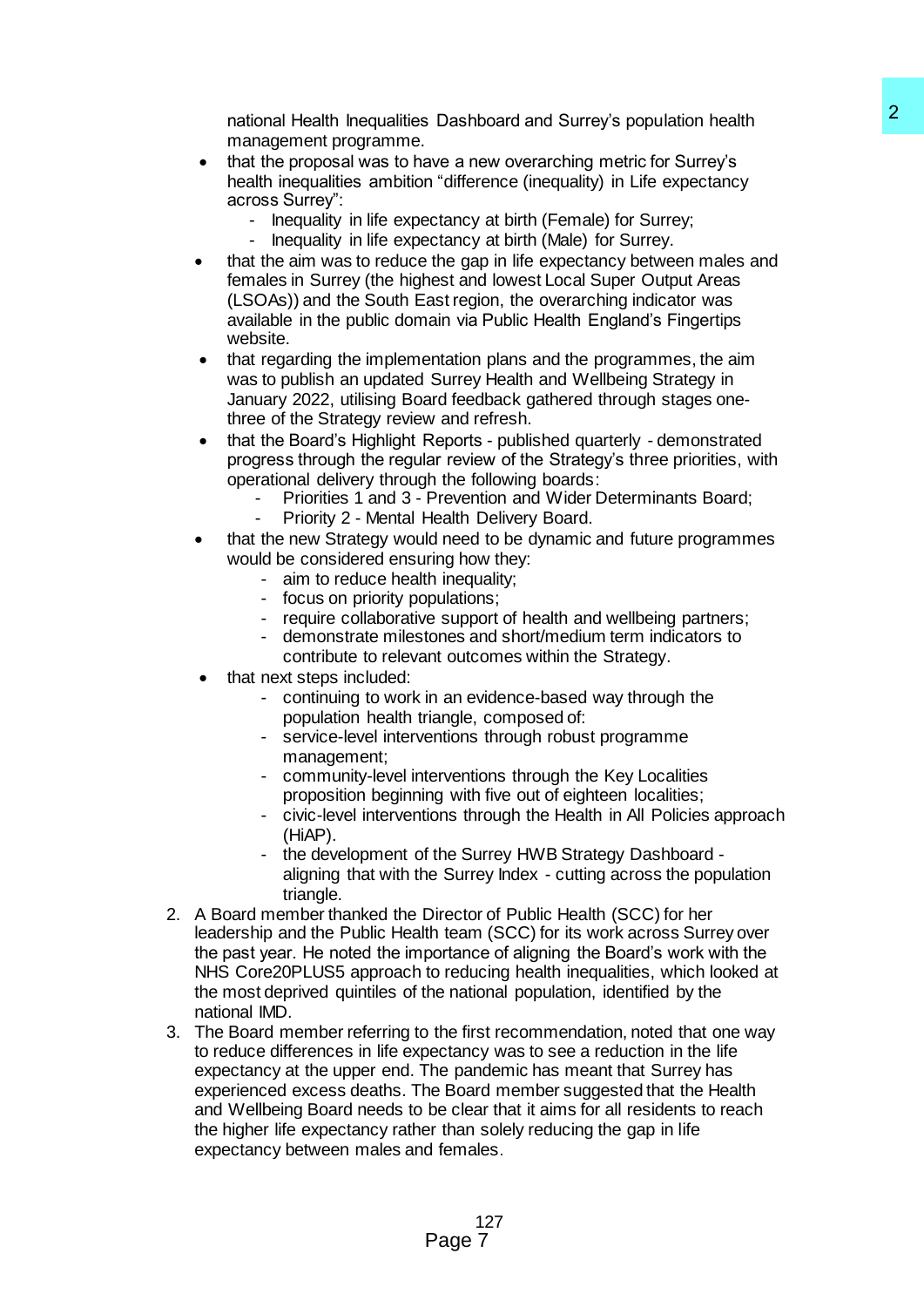- In response, the Director of Public Health (SCC) recognised the impact of the Covid-19 pandemic; noting that alongside the overarching metric of the "difference (inequality) in Life expectancy across Surrey", it was important to view this metric in conjunction with ensuring healthy life expectancy as a metric for all Surrey residents. 2<br>
In response, the Director of Public or<br>
of the Covid-19 partdenic; noting<br>
of the Covid-19 partdenic (noting<br>
important to view this metric for all Sur<br>
important to view this metric for all<br>
important to view this metr
	- The Chairman added that the aim was to increase life expectancy, one of the four priority objectives in the Community Vision for Surrey in 2030 was "Tackling health inequality"; and was happy for the first recommendation to reflect the above point.
	- 4. A Board member referred to Appendix 3 where the priority populations are cross-checked against the draft implementation and asked whether work was underway within those priority populations which were not highlighted in yellow.
		- In response, the Director of Public Health (SCC) explained that due to the volume of priority populations, those highlighted in yellow were the initial areas of focus with the rest to be followed up in due course.

# **RESOLVED:**

- 1. Agreed the "difference (inequality) in Life expectancy across Surrey" as a common overall long term impact indicator to reflect the strategic focus on reducing health inequality in conjunction with ensuring healthy life expectancy as a metric for all Surrey residents.
- 2. Noted the developing set of metrics as a reflection of the greater focus on reducing health inequalities and wider determinants of health.
- 3. Agreed to locating the HWB Strategy metrics and dashboard as part of the Surrey Index as part of ongoing work to better align related dashboards.
- 4. Noted the range of current and developing programmes currently within the updated draft HWBS implementation plans which support the strategy priorities and outcomes.
- 5. Formally agreed the next steps outlined in the November informal meeting with regards to taking forward the Health in All Policies (HiAP) and the Key Localities proposition.

# **Actions/further information to be provided:**

None.

# **43/21 PROPOSALS FOR THE SURREY HEARTLANDS INTEGRATED CARE PARTNERSHIP [Item 7]**

# **Witnesses:**

Rachel Crossley - Joint Executive Director, Public Service Reform (SCC) **Key points raised in the discussion:** 

- 1. The Chairman noted:
	- the work underway by the Government around health integration, noting the progression of the Health and Care Bill 2021 through Parliament.
	- that the Bill proposed two separate bodies underneath the ICS NHS body, the Integrated Care Board (ICB) and an Integrated Care Partnership (ICP); Surrey's proposed structure would be in shadow form from January 2022.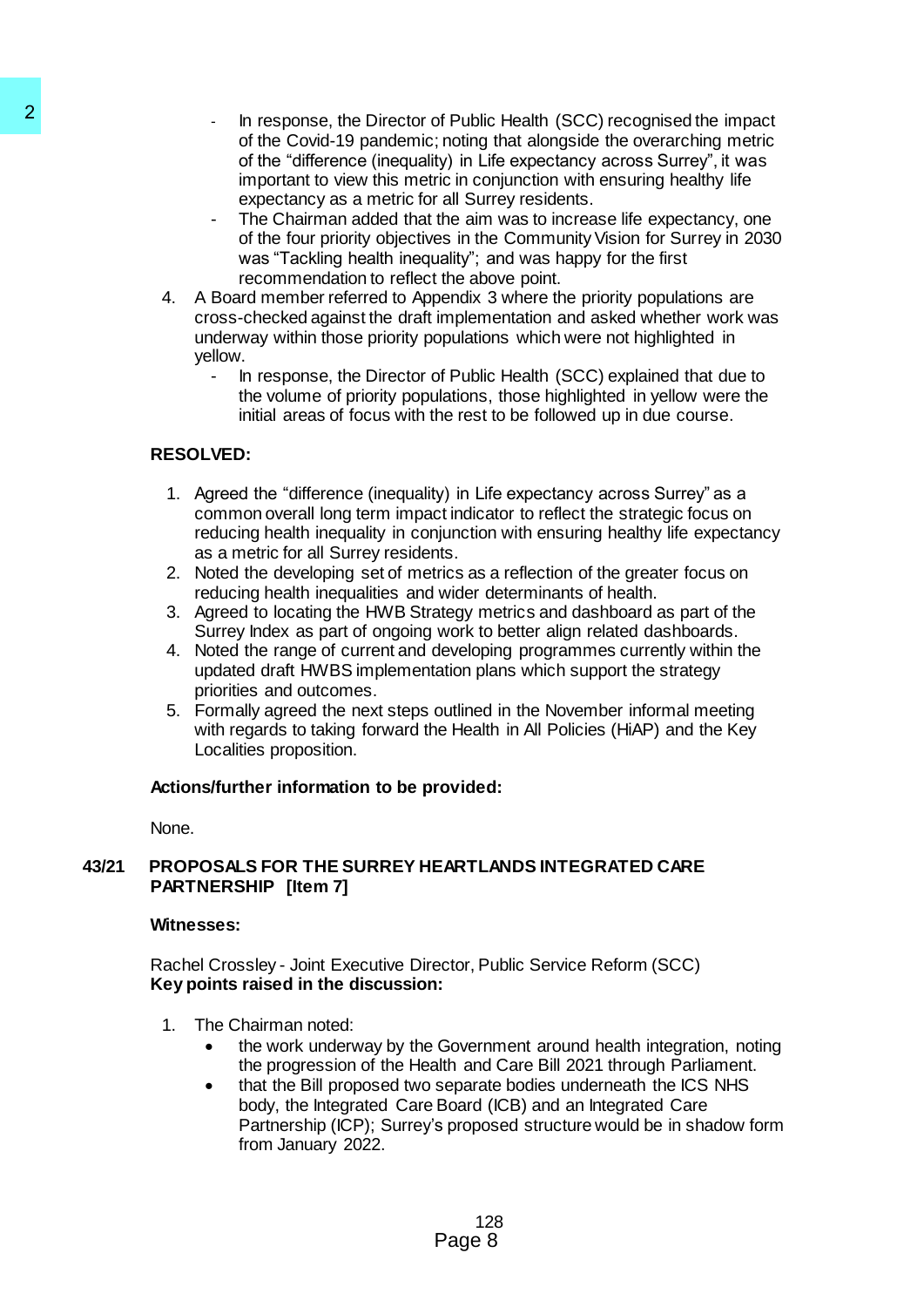- that the ICB would be an NHS board, with some statutory appointments, its role would be over the delivery of health services.
- that Ian Smith had been appointed as the Chair-designate to the new ICB, Professor Claire Fuller had been appointed as CEO Designate for the Surrey Heartlands ICS; it was expected those appointments would take effect in April 2022.
- that the Surrey Heartlands Oversight and Assurance Group (SOAG) would morph into the ICS executive, the ICS Board would morph into the ICB.
- that the national guidance on the ICP was unclear, the intention however was for the ICP to sit alongside the ICB and Health and Wellbeing Board - which includes Frimley ICS and Surrey Heartlands ICS membership.
- that the integration White Paper was delayed until February 2022.
- that the proposed ICP membership in the report was flexible, the integration White Paper and 'Messenger review' may add responsibilities to the ICP such as around integrating housing within health and social care.
- the importance of three representatives from the Voluntary, Community and Faith Sector (VCFS) within the ICP membership.
- that going forward the Health and Wellbeing Board would meet approximately ten times a year alternating monthly between a formal and an informal meeting, at 2pm on a Wednesday afternoon for one hour and thirty minutes, with a short break before the meeting of the ICP.
- that the increased frequency of the Health and Wellbeing Board going forward would mean adequate time for agenda items going forward.
- 2. The Joint Executive Director, Public Service Reform (SCC) noted:
	- the importance of the ICP in not duplicating the work of the Health and Wellbeing Board which would remain responsible for the Health and Wellbeing Strategy, the ICP would focus on the pooled budgets such as the Better Care Fund.
	- that comments would be fed into ongoing deliberations pending any further national guidance on the ICP.
- 3. A Board member queried whether the Surrey-wide leads on mental health would remain on the Health and Wellbeing Board and therefore would not be included in the ICP membership.
	- In response, the Joint Executive Director, Public Service Reform (SCC) clarified that mental health representation would remain on the Health and Wellbeing Board, the ICB and provider collaboratives.
- 4. A Board member stressed the need to be mindful as to whether there was sufficient representation of citizen or service user voice on the ICP particularly around those people who are at risk of health inequalities.
- In response, the Chairman recognised the challenge of getting voices heard such as those of young people, and hoped that those citizen voices would be heard at place level, noting the Government proposals for a requirement below the ICP to establish local forums or placebased structures bringing together key stakeholders; aligning with the work underway by the Cabinet Member for Communities (SCC) on community engagement. NHS baard, with some statutory appointments,<br>
altrableny of health earlyces appointments and denote the ravive estimate to the new appointed as the Chair-designate to the new appointments would<br>
light middlenen appointed a
- 5. A Board member highlighted the approach by the VCFS in terms of putting representatives forward on boards, noting the importance of achieving organisational representation including their beneficiaries, but also citizen voice.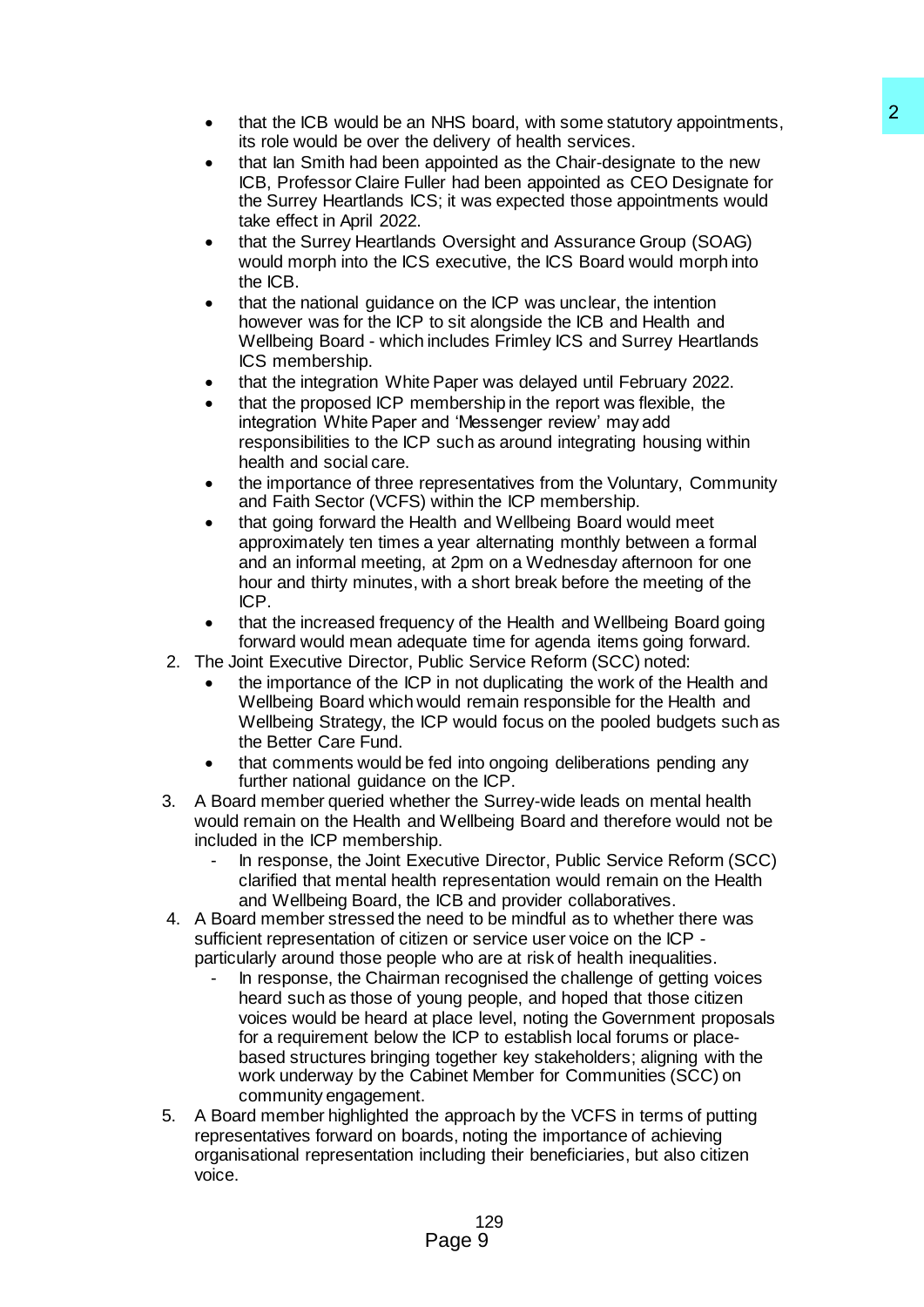The Chairman responded that the proposed ICP membership was not prescriptive, noting the rotational representation of two of the VCFS representatives; further work was needed on the ICP membership.

# **RESOLVED:**

That the Health and Wellbeing Board noted the proposals for establishing the Surrey Heartlands Integrated Care Partnership.

#### **Actions/further information to be provided:**

1. The Joint Executive Director, Public Service Reform (SCC) will feed Board member comments into the ongoing deliberations pending any further national guidance on the ICP.

### **44/21 SURREY SAFEGUARDING ADULTS BOARD ANNUAL REPORT 2020/21 [Item 8]**

### **Witnesses:**

Simon Turpitt - Independent Chair of the Surrey Safeguarding Adults Board (SSAB)

### **Key points raised in the discussion:**

- 1. The Independent Chair (SSAB) noted:
	- the challenging year dominated by the Covid-19 pandemic, driving lockdowns causing isolation, fear, mental health pressures and family splits, and pressure put on staff through increased risk when transporting their patients and clients and during home visits.
- positive responses included: staff adapting by finding innovative ways of working or using technology to maintain customer contact, the voluntary sector ensured that support channels remained open, increased co-operation between agencies working more closely with other boards and partnerships; despite the decreased visibility of concerns, safeguarding remained the focus - led by a new board manager. The Chairman responded that the Plantinum Case<br>
prescriptive, noting the criational representatives; lurther vork was<br>
RESOLVED:<br>
That the Health and Wellbeing Board noted that<br>
Survey Health and Wellbeing Board noted that
	- that over the past eighteen months partnership working had strengthened with the Health and Wellbeing Board, the Surrey Safeguarding Children Partnership Board, the Domestic Abuse Management Board, the MHPB and LeDeR Governance.
	- that during the first lockdown there initially was a decrease in the number of safeguarding concerns, later increasing by 32% with the lifting of the lockdown.
	- that the number of Section 42s under the Care Act 2014 increased by 27% - training on Section 42s had increased reporting.
	- that the number of Safeguarding Adults Reviews (SARs) was six which was more than the previous year and included joint SARs and Domestic Homicide Reviews (DHRs) which was a unique situation across the country, two SARs had been published on the SSAB website.
	- a bar chart showing the breakdown of enquiries received by the SSAB, with a large number concerning neglect and acts of omission which included the ignoring of or failure to provide medical, emotional,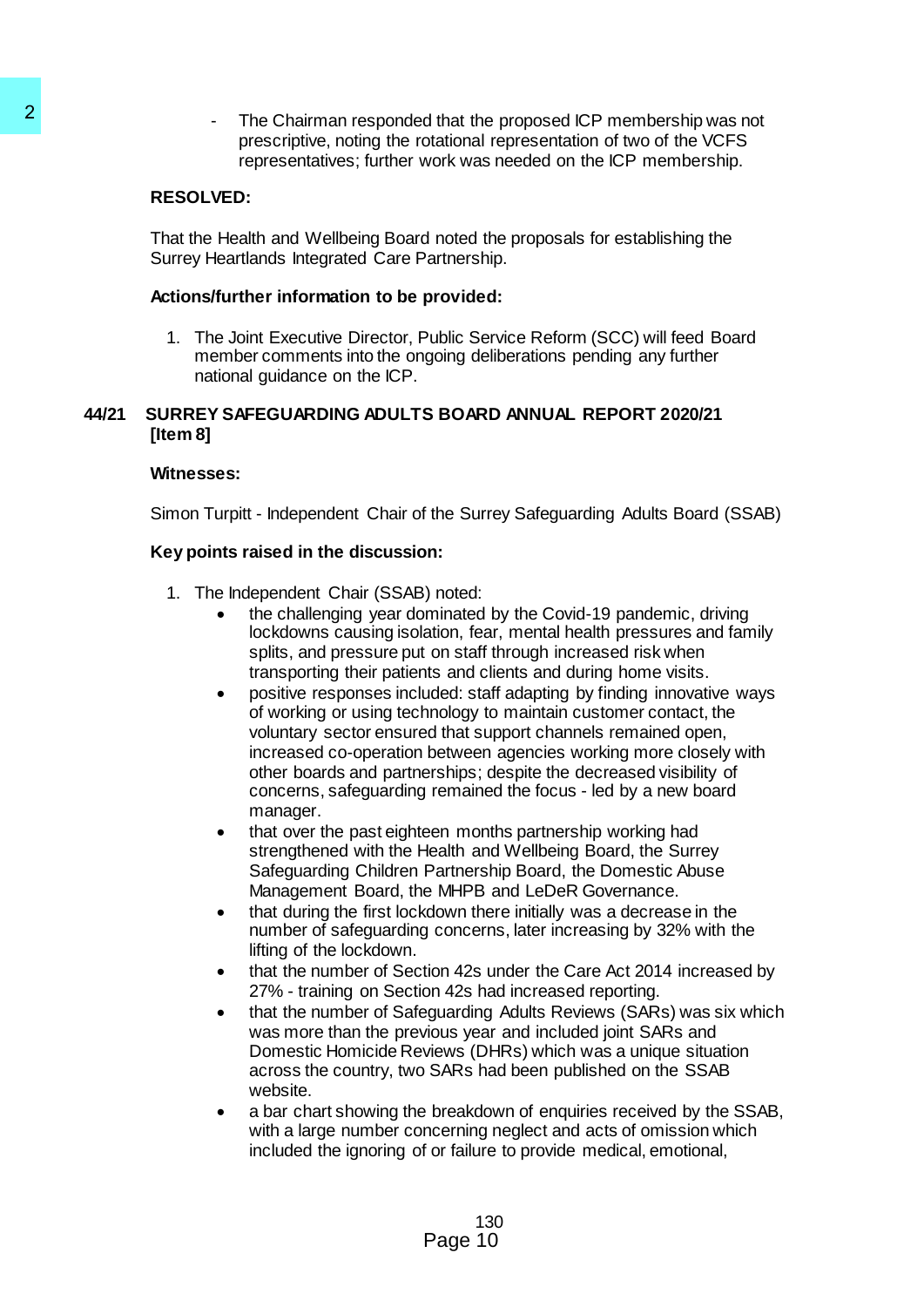physical, educational or nutritional care needs; there was an increase in domestic abuse enquiries - learn from those situations was crucial.

- the outcomes from the work included:
	- training on enquiry handling concerning Section 42s, safeguarding essentials with the district and borough councils and the VCFS, and Individual Management Review Writing (IMR) for SARs.
	- communications SSAB quarterly newsletter, a contribution to the Safeguarding Awareness Week and a SSAB Twitter account and Covid-19 information page including a dedicated Care Home page and Learning Lessons from SARs published on the SSAB website.
	- other developing and improving SSAB's Q&A data, realignment of the sub-groups to more accurately reflect the work programme.
- focus areas going forward:
	- the significant increase in SARs now up to twelve lessons learnt must be taken on board across all the agencies;
	- the pressure on resources which needed to be understood and responded to;
	- the building of a new three-year strategic plan;
	- the improving of SSAB's links with the third sector through a Third Sector Forum;
	- the strengthening of the communication strategy supported by the Surrey County Council;
	- building a bigger focus on supporting care homes;
	- strengthening quality assurance.
- 2. A Board member noting that having worked closely with Independent Chair and having joined the SSAB's executive, commended the work of the SSAB during the challenging year through its increased engagement, communications, training and undertaking of case work including the SARs during the increased demand for the safeguarding service; she encouraged all to refer to the SSAB website which provided advice and links to external agencies.
- 3. A Board member asked how the SSAB's workload was affected as a result of the doubling of the SARs from six last year to twelve.
- In response the Independent Chair (SSAB) explained that undertaking the SARs was a lengthy and resource-intensive process, due to the appointment of an independent author, the IMRs and panel assessment before receipt by the SSAB which could take between six to nine months or a year in some cases. The length of the process was affected by the complexity of the case, involvement of families and various agencies, proceedings of the Coroner's Court and police prosecutions - the SSAB was reviewing the process to make it simpler - DHRs could take eighteen months due to the Home Office sign-off required. nutritional care neasts; there was an increase<br>
inties - hearn from those studients was crucial.<br>
Whardled concerning Section 42s,<br>
whardleng concerning Section 42s,<br>
whardleng concerning Section 42s,<br>
whardleng concerning
- 4. The Board member asked how the lessons learnt and experience from undertaking the SARs was shared across the different boards within the county and at place-level, noting the alignment of the SSAB to the Health and Wellbeing Board over the past eighteen months.
	- In response, the Independent Chair (SSAB) explained that SSAB members were tasked with enacting change from lessons learnt, through having representatives take this back to their organisations or via the Health and Wellbeing Board for example.
	- The Independent Chair (SSAB) recognised that more needed to be done to communicate those learnings across the system and he would follow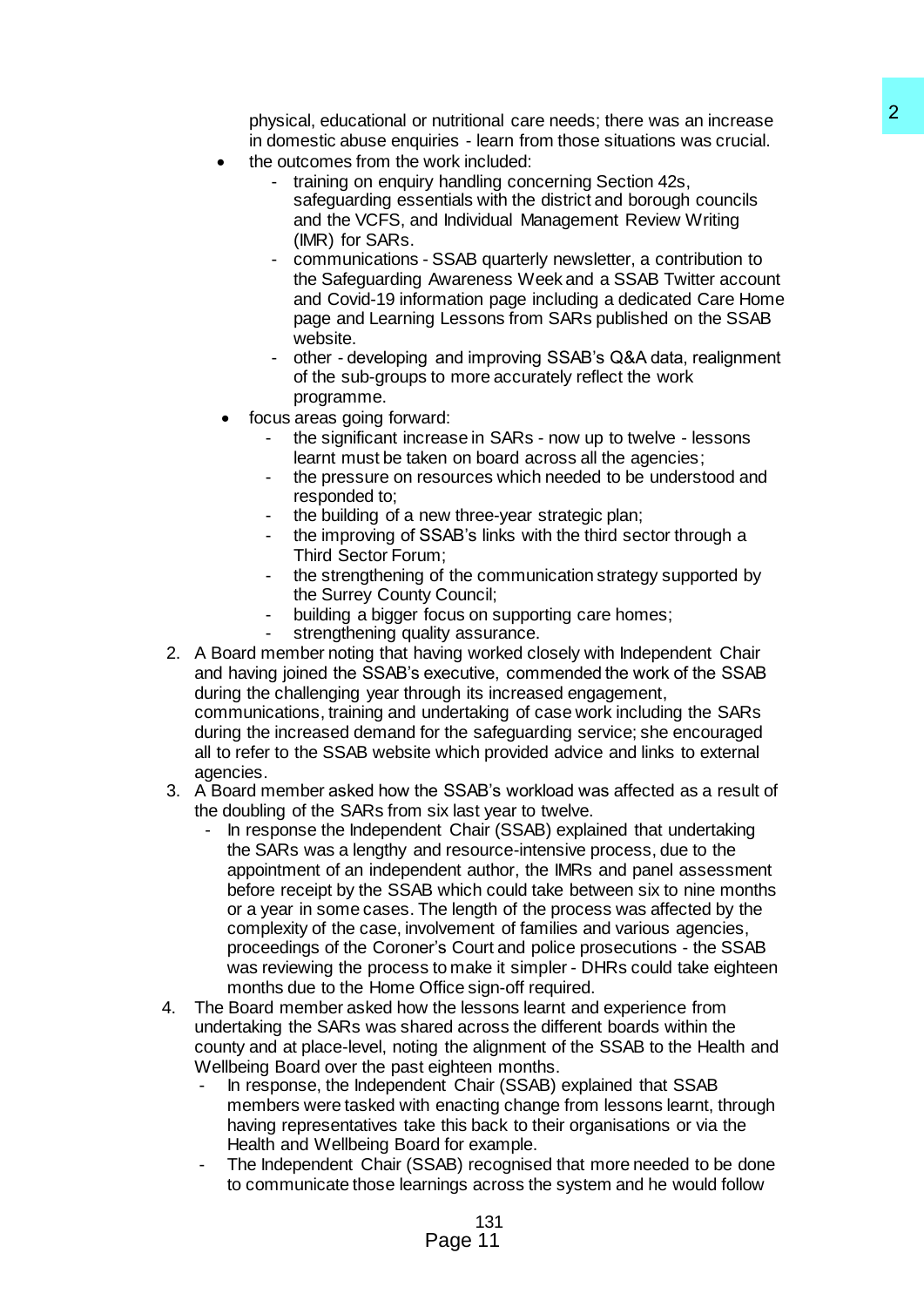that up, noting the SSAB learning document that is circulated to other boards.

- 5. A Board member from a community provider point of view highlighted the large amount of work involved in the safeguarding reviews, querying the level of reporting in Surrey where any safeguarding case above zero has to be reported.
	- In response, the Independent Chair (SSAB) noted the continued debate about the threshold level concerning safeguarding enquiries, noting that as Independent Chair (SSAB) he welcomed more enquiries being raised even if it is challenging at times.
- 6. The Board member further asked how the loop could be closed, ensuring that community providers are aware of the outcomes having raised safeguarding enquiries.
- In response, the Independent Chair (SSAB) noted the initiative from adult social care that when an enquiry is received, feedback would be provided for example through the Multi-Agency Safeguarding Hub (MASH). If that was not the case and for a further discussion on the threshold level, he was happy to liaise with the Board member outside of the meeting. that up, noting the SSAB learning the SSAB learning the SAB beard member from a community provide is a drapendent. That space is a hot percelling in Surrey where any safegue reported. This percelling in Surrey where any sa
	- 7. The Chairman welcomed the report and reassurance that the SSAB was overseeing adult safeguarding effectively despite a challenging situation.

# **RESOLVED:**

- 1. Considered and noted the attached Surrey Safeguarding Adults Board Annual Report 2020/21.
- 2. Considered the SSAB Annual Report in relation to the HWB strategic priorities to ensure collaborative working between the boards.

# **Actions/further information to be provided:**

1. The Independent Chair (SSAB) will look to communicate the lessons learnt from undertaking the SARs more so across the system; considering the current SSAB learning document.

### **45/21 SURREY SAFEGUARDING CHILDREN PARTNERSHIP ANNUAL REPORT 2019-2020 [Item 9]**

#### **Witnesses:**

Simon Hart - Independent Chair and Scrutineer of the Surrey Safeguarding Children Partnership (SSCP) Paul Bailey - Partnership Development Manager (SCC)

# **Key points raised in the discussion:**

- 1. The Partnership Development Manager (SCC) noted:
	- that publishing an Annual Report was a statutory responsibility of the SSCP and had been approved by the SSCP's executive group and SSCP as a whole and had been scrutinised by the Independent Chair and Scrutineer.
	- that since its formation in 2019 the SSCP had matured and developed its priorities.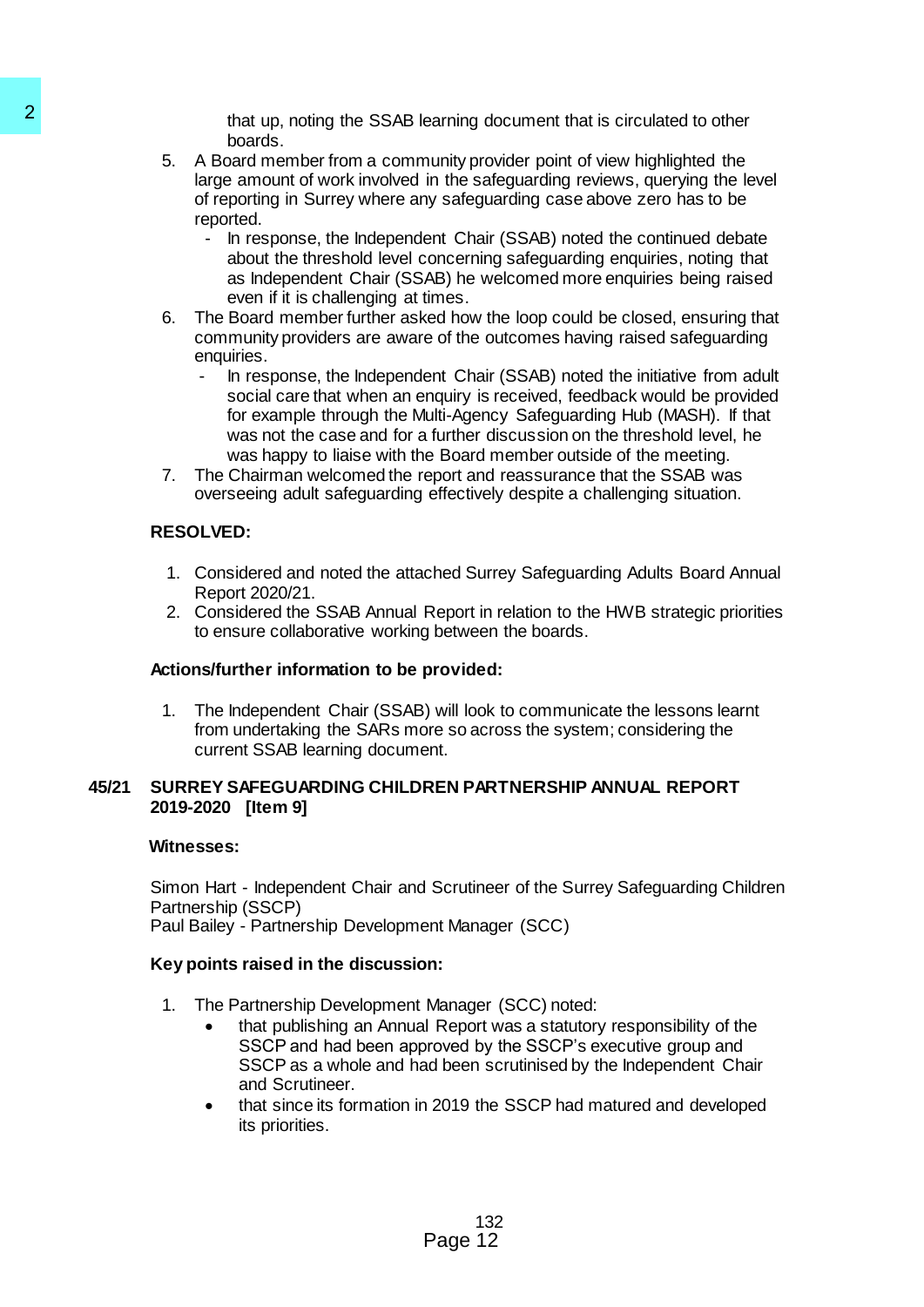- the collective work in continuing to safeguard children during the Covid-19 pandemic, fulfilling the statutory responsibilities and continuing to develop programmes of work.
- that the SSCP had cleared the backlog of Serious Case Reviews (SCRs) from the former Surrey Safeguarding Children's Board, had strengthened its practice in responding to serious child safeguarding incidents through holding Rapid Reviews, commissioning Local Child Safeguarding Practice Reviews, and disseminating the learning from those cases.
- the need to focus on building good quality multi-agency safeguarding practice system-wide to prevent such incidents from happening.
- the progress made on the three SSCP priorities for 2021-2024 and areas for improvement.
- that more work needed to be done around neglect, and emotional wellbeing and mental health.
- that the next steps were to focus on the implementation of the SSCP's priorities, improving the quality of practice and the lived experience for children and families.
- 2. The Independent Chair and Scrutineer (SSCP) noted:
	- that his role was to make an objective comment on the analysis contained within the Annual Report.
		- Four of the themes identified from his scrutiny:
		- Governance arrangements:
			- that when the SSCP was created it was recognised that it needed to be different to the Surrey Safeguarding Children's Board and that aim had been delivered;
			- the operating arrangements followed the strategic priorities;
			- the membership was extensive across all of the organisations that had a safeguarding interest in Surrey;
			- that leadership accountability whilst resting with the three statutory partners, was shared by extended leadership arrangements with key partners;
			- management arrangements were in place through the subgroups;
			- the SSCP is well resourced through funding and commitment from its safeguarding partners to their safeguarding responsibilities.
		- Scrutiny arrangements:
- scrutiny was a key responsibility of the SSCP and arrangements for effective scrutiny included: his role to challenge was strongly encouraged by all partners particular concerning legacy cases, the Peer Review undertaken by Isles of Scilly and Cornwall Safeguarding Children Partnership, collaborative work was encouraged working with Surrey County Council and its relevant select committee and taking note of all formal inspections with a focus in the first year on the Ofsted Priority Action Board, looking at Surrey County Council's improvement programme such as around youth justice services: interium to safeguard children during the Covid-<br>
Settletoy responsibilities and contriuming to<br>
solutiony responsibilities and contriuming to<br>
Solution backlog of Serious Case Reviews<br>
Survey Safeguarding Children's Board
	- escalation arrangements in place were highly important;
	- there is a need to work more closely with partners to ensure that the views of different practitioners across organisations working with the same families are respected and understood;
	- further scrutiny of formal inspection reports must focus on NHS services, schools and children's homes.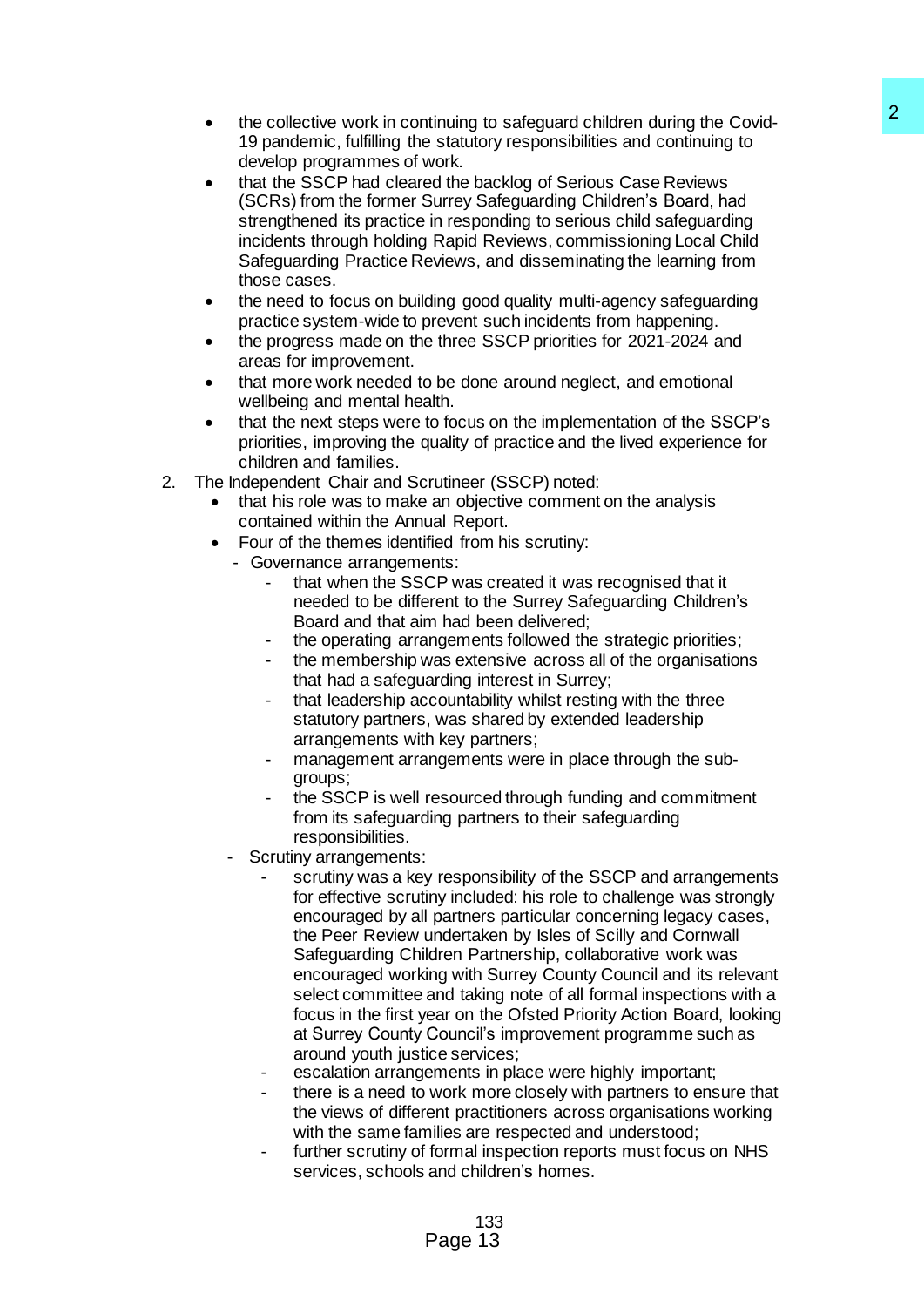- Case Review work:
	- the SSCP has achieved more than expected in its first eighteen months, down to the hard work of its partners;
	- the SCR work had been transformational despite recovering from a backlog, some reviews having taken four years to complete, now rapid reviews were consistently completed within fifteen days - the aim was to complete fuller reviews within no more than six months;
	- the work around mental health and adolescent suicide stemmed from the case reviews, welcoming the SSCP's collaboration with the MHPB;
- the work commissioned on legacy cases was a direct challenge from him as the Independent Chair, to look at areas where there may have been disagreement about practice in schools and social care, and how to improve collaboration and appreciation of different professional views. 2<br>
Case Review work:<br>
months, down to the hard<br>
months, down to the hard<br>
months, down the hard<br>
months, down the months<br>
from a backlog, some review<br>
more than six months;<br>
more than six months.<br>
from the case reviews, we
	- Children's Services improvement:
		- the importance of the collaborative work, such as alongside the Surrey Safeguarding Adults Board (SSAB).
	- that challenges going forward included:
		- the need to embed the learning from the various safeguarding practice reviews in a timely and consistent manner, translating decision-making within the SSCP into practice:
		- the need to continually build the reputation of the SSCP held accountable by the national Child Safeguarding Practice Review Panel;
		- the increasing pressures around recruitment and retention, and impact on safeguarding delivery and changes in operating arrangements.
	- the extraordinary work undertaken during Covid-19 particularly in the initial period, and business continuity was in place.
	- that whilst the SSCP has concentrated on three strategic priorities, it remained adaptable to future challenges.
	- the SSCP received support from Surrey Police who was leading on a piece of work on online safety.
	- that there was close collaboration with the Domestic Abuse Management Board.
	- the SSCP has made a positive and encouraging start, the infrastructure, culture and commitment was in place to address challenges, working collaboratively with the safeguarding partners.
	- that he was happy to follow up on any questions outside of the meeting.
	- 3. The Chairman welcomed the report and noted that Board members could send any questions to the Independent Chair and Scrutineer (SSCP).

# **RESOLVED:**

- 1. Noted the Annual Report which has been approved by the Executive and the full Partnership and has been published.
- 2. Noted the SSCP's priorities for 2020 to 2021.
- 3. Noted the need to focus on the impact of activity of improving the quality of the SSCP's work with children and families and being able to evidence improvements in the lived experience for children.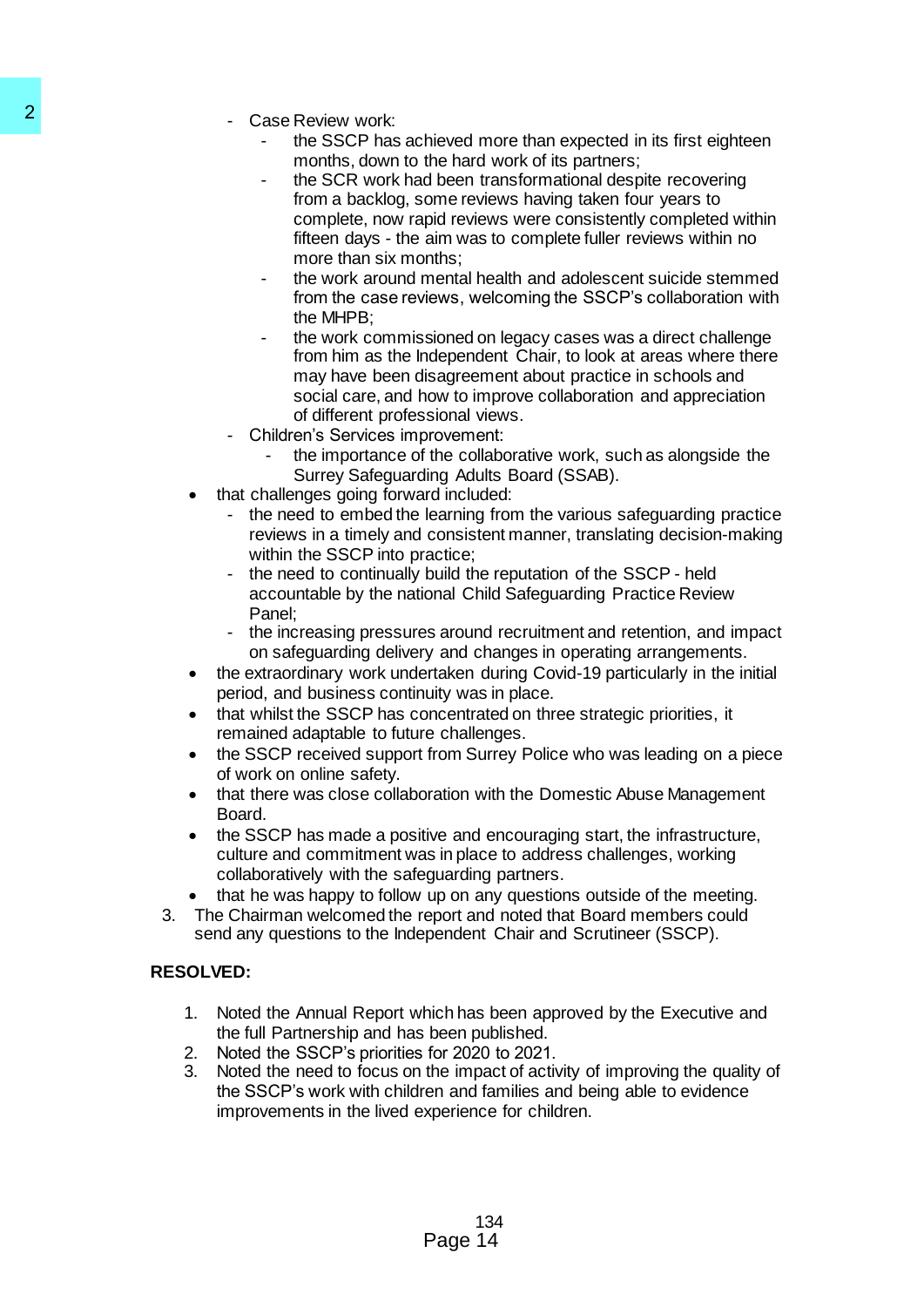# **Actions/further information to be provided:**

None.

# **46/21 DIGITAL INCLUSION STRATEGY 2021-22 [Item 10]**

#### **Witnesses:**

Samantha Hooper - Project Manager, NHS Surrey Heartlands Clinical Commissioning Group

### **Key points raised in the discussion:**

- 1. The Project Manager (NHS Surrey Heartlands CCG) noted:
	- her thanks to Board members for their advice and input in the development of the Strategy over the last six months.
	- that from January 2022 the team would be in a position to roll out some substantial changes within Surrey Heartlands ICS via a citizen-centric approach to increase digital engagement.
- the results of the Citizens Online survey commissioned in 2019 by Surrey County Council to assess the scope of digital exclusion in Surrey Heartlands, whereby approximately 200,000 residents were digitally excluded due to a lack of basic digital skills - rising to 250,000 using the data from the Surrey Office of Data Analytics (SODA). 22<br>
221-22 [Item 10]<br>
12021-22 [Item 10]<br>
12021-22 [Item 10]<br>
11: Trey Heartlands CCG) noted:<br>
11:<br>
11: Trey Heartlands CCG) noted:<br>
11:<br>
Trey Heartlands CCG) noted:<br>
11:<br>
Trey Heartlands CCG was a citizen-centric<br>
12:<br>
12
	- the key identifiable challenges requiring greater focus.
	- that currently the project would run for twelve months and required a longer-term commitment and further funding going forward.
	- that areas requiring additional scope included care homes, under 18s and integrating voice activated technologies system-wide.
	- that the work will underpin all of the digital programmes across Surrey County Council and the Surrey Heartlands ICS going forward; with alignment underway with existing projects, working with Surrey Care Record for example on their public communications to digitally excluded residents and on the Digital Navigator project.
	- she welcomed feedback and any further conversations outside of the meeting.
- 2. The Chairman noted that if required, an update on the Strategy could be brought to a future Board meeting.

# **RESOLVED:**

That the Health and Wellbeing Board endorsed:

- 1. Top-down change to project design approaches and assessment documents to ensure digital inclusion is a consideration from the beginning, both for service providers when working with a new client, or NHS/Government-led projects that impact citizens in any way.
- 2. A comprehensive hub of support and training available to all citizens, and also for service providers to refer clients for assistance in engaging with digital.
- 3. Improved engagement with all existing support available across Surrey Heartlands, from charities and key service providers to community-led initiatives and localised groups offering digital skills training.
- 4. A targeted improvement plan around connectivity, technology and digital skills training for care home staff and residents.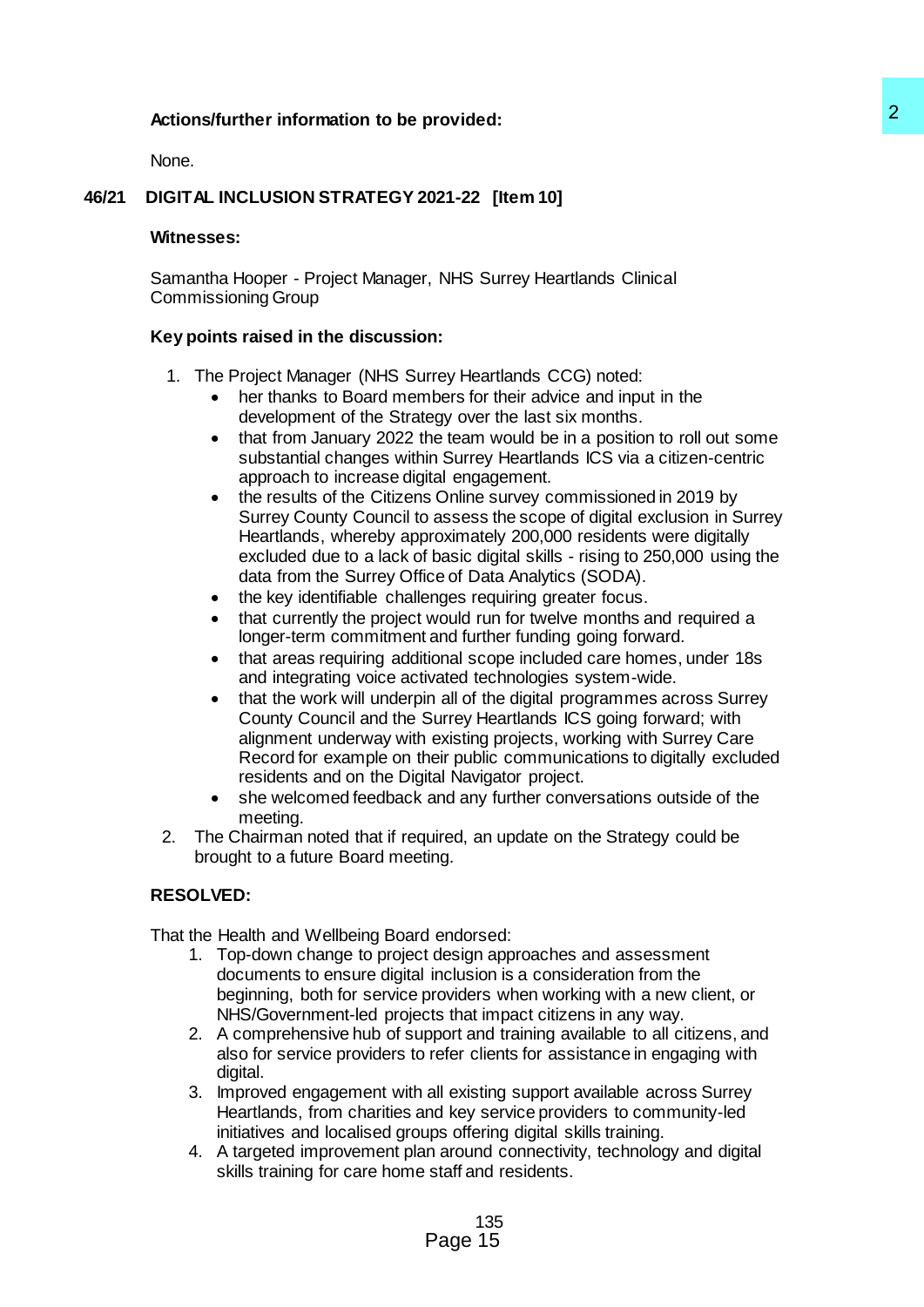- 5. A comprehensive public-facing communications plan around available help, focused on appropriate channels for digitally excluded residents.
- 6. Quality assessments done on more traditional engagement platforms such as face to face time, telephone and postal communications to ensure those services are still offering the best level of service to those who wish to use them.
- 7. Ensuring that choice is the key message to citizens making support tools easily accessible if they wish to make use of them, but equally respecting the individual's choice whether or not to engage with digital services.

### **Actions/further information to be provided:**

1. If required, an update on the Digital Inclusion Strategy 2021-22 can be brought to a future Board meeting.

### **47/21 2021/22 BETTER CARE FUND PLANNING TEMPLATE AND NARRATIVE PLAN SUBMISSION [Item 12]**

*Item 12 was taken before item 11 whilst the Board was quorate*

### **Witnesses:**

Simon White - Executive Director for Adult Social Care and Integrated Commissioning (SCC)

### **Key points raised in the discussion:**

- 1. The Executive Director for Adult Social Care and Integrated Commissioning (SCC) noted:
	- that as the guidance for the Better Care Fund submission for 2021/22 was provided at the end of September, the existing programme was continued with a few additional schemes which are itemised in the report.
	- that the schemes are funded by the additional contribution from the Clinical Commissioning Groups (CCGs) and have been agreed with the local joint commissioning groups.
	- that a thorough review of the Better Care Fund would be undertaken before the new Government guidance is published and suggested that the Board postpone its discussion about the detail until that review has been carried out which will be implemented in the next financial year.

#### **RESOLVED:**

That the Health and Wellbeing Board provided final approval for the 2021/22 Better Care Fund Submission, noting the national planning conditions have been met; including the minimum CCG funding contribution, the minimum funding allocation to NHS Commissioned Out of Hospital Spend, and minimum funding allocation to Adult Social Care services. 3. A comprehensive public-facing communication and the searchest public-facing common 6. Guality assessments done on more associal of the searchest as as a sea bill offering the best level<br>then, the search as a sea still

# **Actions/further information to be provided:**

None.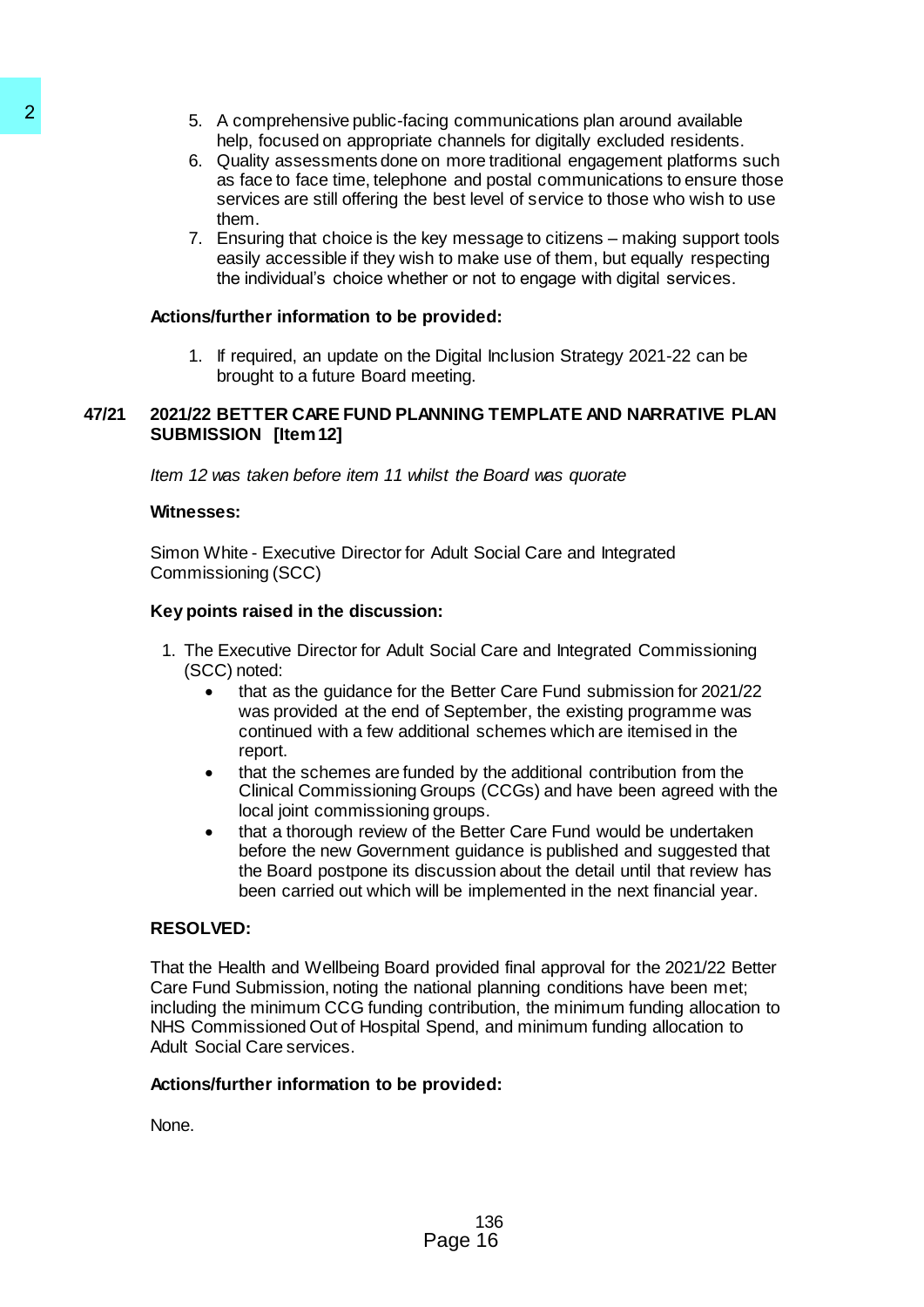# **48/21 DRAFT POLICE AND CRIME PLAN 2021-2025 [Item 11]**

### **Witnesses:**

Alison Bolton - Chief Executive, Office of the Police and Crime Commissioner for Surrey (OPCC) Gavin Stephens - Chief Constable, Surrey Police

### **Key points raised in the discussion:**

- 1. The Chief Executive (OPCC) noted:
	- that the draft Plan following consultation was presented in its near final iteration having been reviewed and commented on by the Surrey Police and Crime Panel last week.
- that the Police and Crime Plan is an important statutory document, which holds the Chief Constable to account and sets out the Police and Crime Commissioner for Surrey's (PCC) priorities for policing and crime in Surrey; and forms the basis of the OPCC's work with partners and its commissioning activity. 221-2025 [Item 11]<br>
ice of the Police and Crime Commissioner for<br>
22<br>
ice of the Police and Crime Commissioner for<br>
in:<br>
in:<br>
in:<br>
in:<br>
in:<br>
groconutation was presented in its near final<br>
ieved and commented on by the Surr
	- that the PCC was fairly unusual in her approach in starting with a blank document, as the PCC sought to consult widely on her draft Plan, incorporating feedback from the Chief Constable.
	- the five key priorities in the draft Plan.
	- that the draft Plan is reliant on the co-operation of partners beyond policing, hence why it has been shared with the Board to explore how it could work with the OPCC to achieve elements of the draft Plan; and it would be shared with other key partners across the county.
	- that the PCC and OPCC colleagues were looking at meeting with Community Safety partners and others next year to deliver the draft Plan.
- 2. The Chief Constable (Surrey Police) noted that he was pleased with the extensive public consultation on the draft Plan which has been reflected in the five priorities, Surrey Police had been involved throughout the process and he strongly endorsed the draft Plan; he looked forward to working with Board members on delivering it.
- 3. The Chairman welcomed the comprehensive draft Plan and welcomed the final version of the Plan to be received by the Board in the new year, to look at what Board members can do to support the delivery of the Plan.

# **RESOLVED:**

- 1. Noted the report and the draft Police and Crime Plan.
- 2. Would consider the opportunities for greater collaboration with the Police and Crime Commissioner for Surrey.

#### **Actions/further information to be provided:**

1. The Board will receive the final Plan in the new year - following publication - to look at what Board members can do to support its delivery.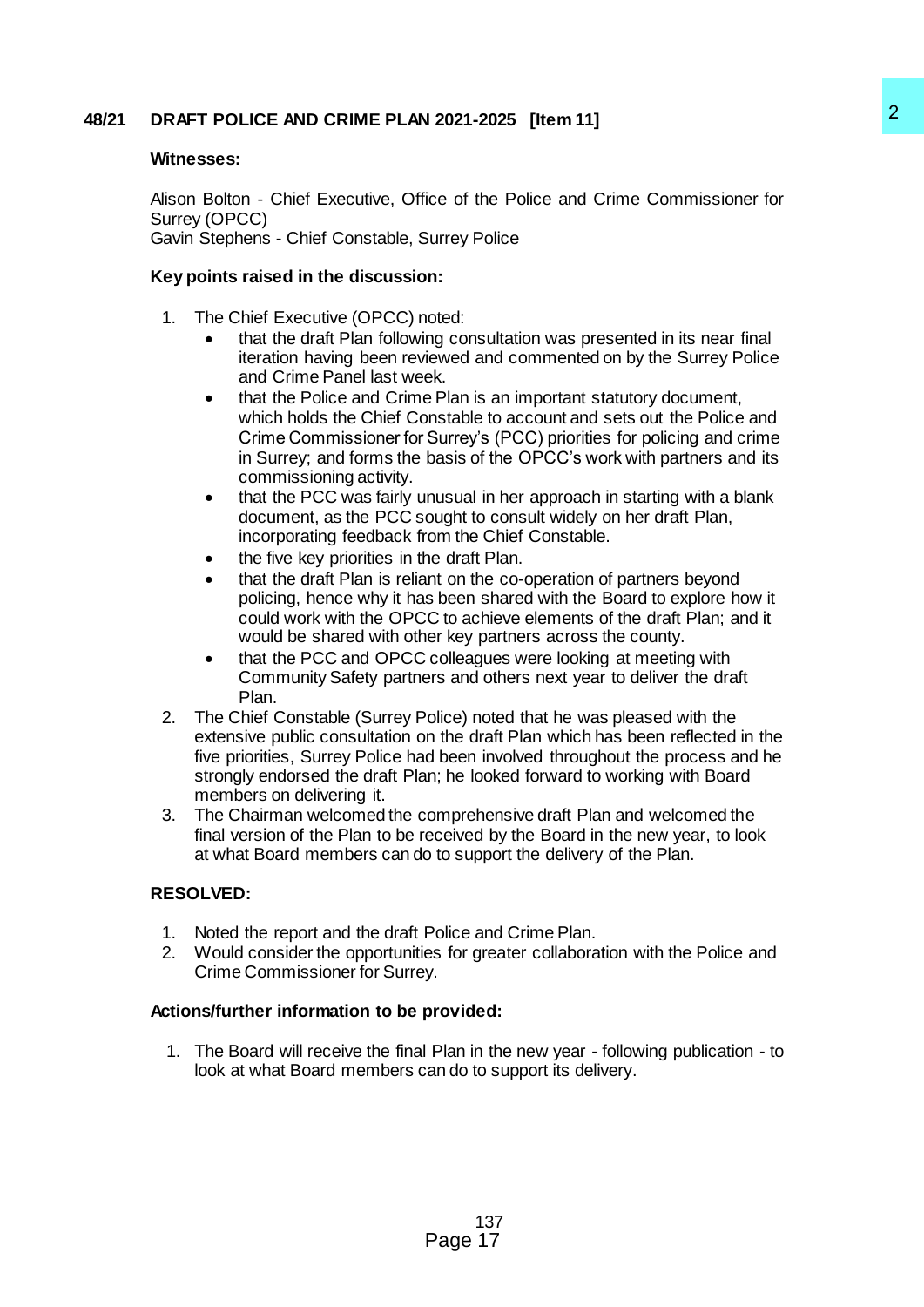# **49/21 MENTAL HEALTH IMPROVEMENT PLAN AND MENTAL HEALTH PARTNERSHIP BOARD UPDATE [Item 13]**

# **Witnesses:**

Alan Downey - Independent Chairman, Surrey Mental Health Partnership Board (MHPB)

### **Key points raised in the discussion:**

- 1. The Independent Chairman (MHPB) noted:
	- that the MHPB had moved into a delivery phase led by the Delivery Board chaired by Professor Helen Rostill and Dr Tim Bates.
	- that the MHPB met quarterly and its role had adapted to provide scrutiny and support over the delivery work.
	- his praise for the commitment and the hard work of those involved in the delivery work over the summer progress made was outlined in the report.
	- the need to be mindful of the risks in the implementation of the programmes as set out in section twelve of the report.
	- areas of focus for the MHPB to scrutinise at its next meeting in January:
		- the need to be clearer about the priorities;
		- the need to make sure that the positive evidence of improved working across boundaries at senior level translates down to middle-management and from the frontline upwards;
		- the need to be clear about deadlines and timescales of delivery;
		- the need to be clear about how the benefits and the results would be measured;
		- the need to be cautious going forward regarding the delivery phase and scale of ambition.
- 2. The Chairman recognised the challenging journey ahead and positive activity underway as captured through the Surrey Mental Health Summits; addressing the rise in the demand for mental health services was a large issue facing organisations across Surrey and the Board looked forward to further updates in the new year. 49/21 MENTAL HEALTH IMPROVEMENT PLAN AT<br>
PARTNET BOARD UPDATE [Itom 13]<br>
Wintersess:<br>
Alan Downey - Independent Chairman, Surrey<br>
(MHPB)<br>
Key points raised in the discussion:<br>
1. The independent Chairman (MHPB) not<br>
that t

# **RESOLVED:**

- 1. Noted and welcomed the progress made in the mobilisation and establishment of the improvement programme to date.
- 2. Approved the key next steps in the programme, as set out in section 11.0 of the report and support system-wide awareness of them and their progress by proactively cascading them.
- 3. Noted and supported the organisation of a second Surrey Mental Health Summit which was held on 1 December 2021.
- 4. Noted the key programme risks as outlined in section 12.0 of the report.

# **Actions/further information to be provided:**

None.